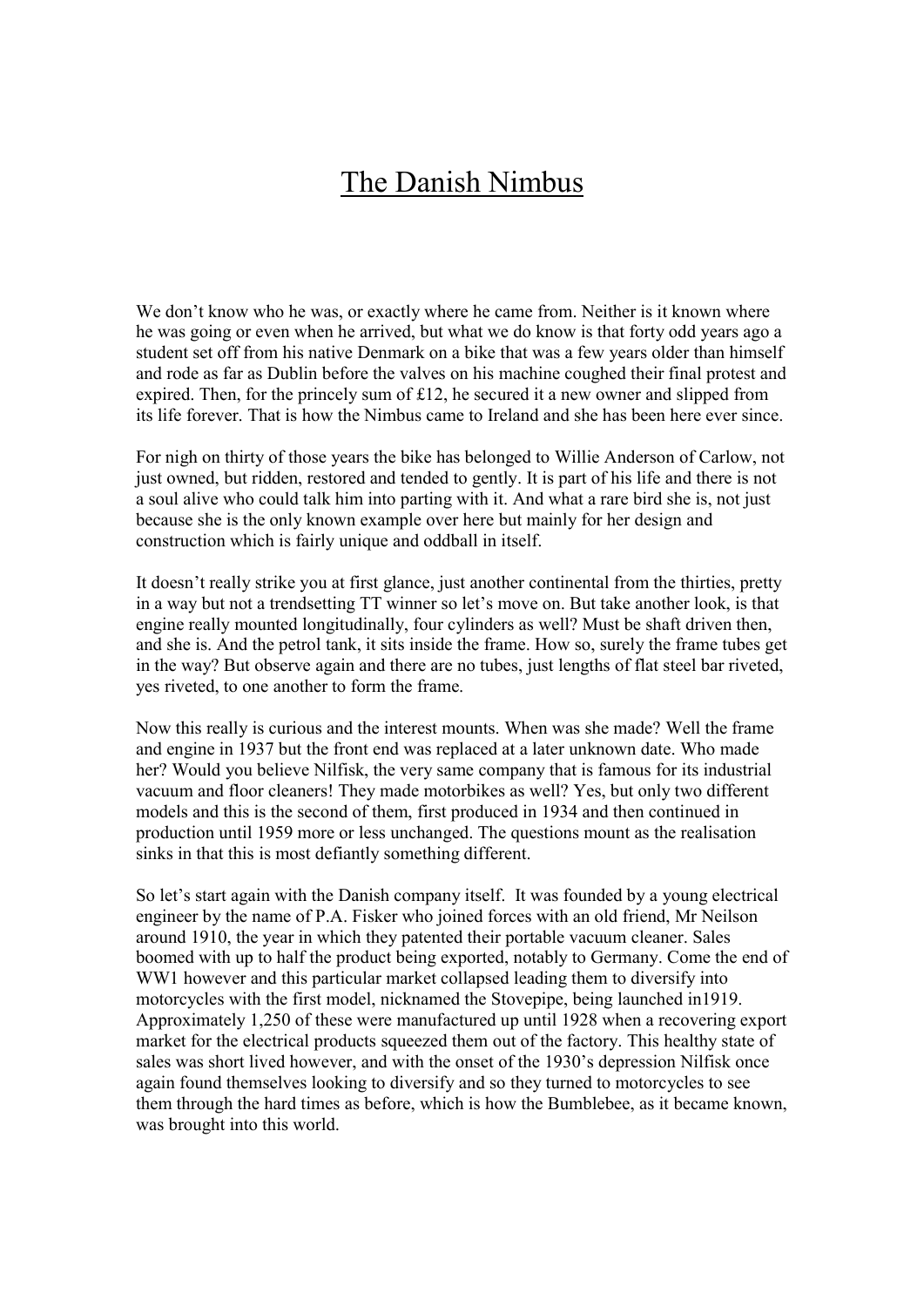Quite why they settled on this method of construction is lost in the mists of time but it can be imagined that pressing and riveting of flat bar and sheet was an easier skill for the workforce to learn than the brazing of metal tubes, especially if we think of the bike as a stop gap measure where it was not intended to invest heavily in either machinery or training for a brand new product line. But whatever the reasons it works very well for even with a cast iron block and an ignition system that would serve well as ballast on a trawler she weighs in at around 180 kg. A weight that compares favourably with today's 750cc tourer's where 200kg is the norm, although it must be said that modern frames often have four times as much power to cope with.

This sounds all very basic, even prehistoric in fact, but there was one great innovation that sets this machine apart and that is the appearance of telescopic front forks. Is there a mainstream motorcycle built today that does not have this form of front suspension? And here it is, appearing for the first time on a bike that few have even heard of let alone seen. BMW may dispute this claim, and it is true that their system, introduced the following year, had hydraulic dampening which the Nimbus did not. It is also true that the German giant experiment regularly with new front wheel mounting arrangements but 99.9% of bikes sold worldwide are steered around corners and over bumps by this invention which seems to suggest that Nilfisk were on to something and got it right first.

So enough of the history and lets have a look at this particular example to see how she has faired over the years. Remarkably well it seems for Willie is not one to begrudge an expense to keep her in top form. It is no show bike either for she has taken her owner on many a trip around the country as well a journey across to Wales a year or two back. A full strip down and rebuild was undertaken in 2003 which included replacing all the usual suspects such as the wiring loom, exhaust and clutch lining etc which may sound a tricky job but with around 4,000 of these machines still running out of the 12,000 originally made there is a good supply of parts and expertise at the end of the phone, just so long as that other end is in Denmark. Indeed, such was their popularity and robustness in her home country that there is quite a strong club scene devoted to the marque and even the Danish post office was still using them up until 1978, nearly 30 years after the last was one was built.

It is, above all, a very easy machine to ride. Willie was kind enough to let me loose on it for a few minutes and after a dozen or so uncertain yards on loose gravel I suddenly found myself at home on something rather fun and incredibly comfortable. The gear selection is not quite what we have come to expect today with the toe piece a lot further forward of the foot peg than modern riders are used to. Probably a reflection on the fact that gear changes were simply not required on a frequent basis given the engines ability to pull from nowhere. It fired up easily on the kick start after a little fiddling with the choke and buzzed along nicely when the revs were up, hence its nickname of 'The Bumblebee' which is very apt, particularly on the fine spring morning that I visited her.

Willies machine is a Nimbus Luxus, providing 22hp and a leisurely 50 -55 mph cruising speed in the top of her three gears, although as Willie points out, she has in fact got seven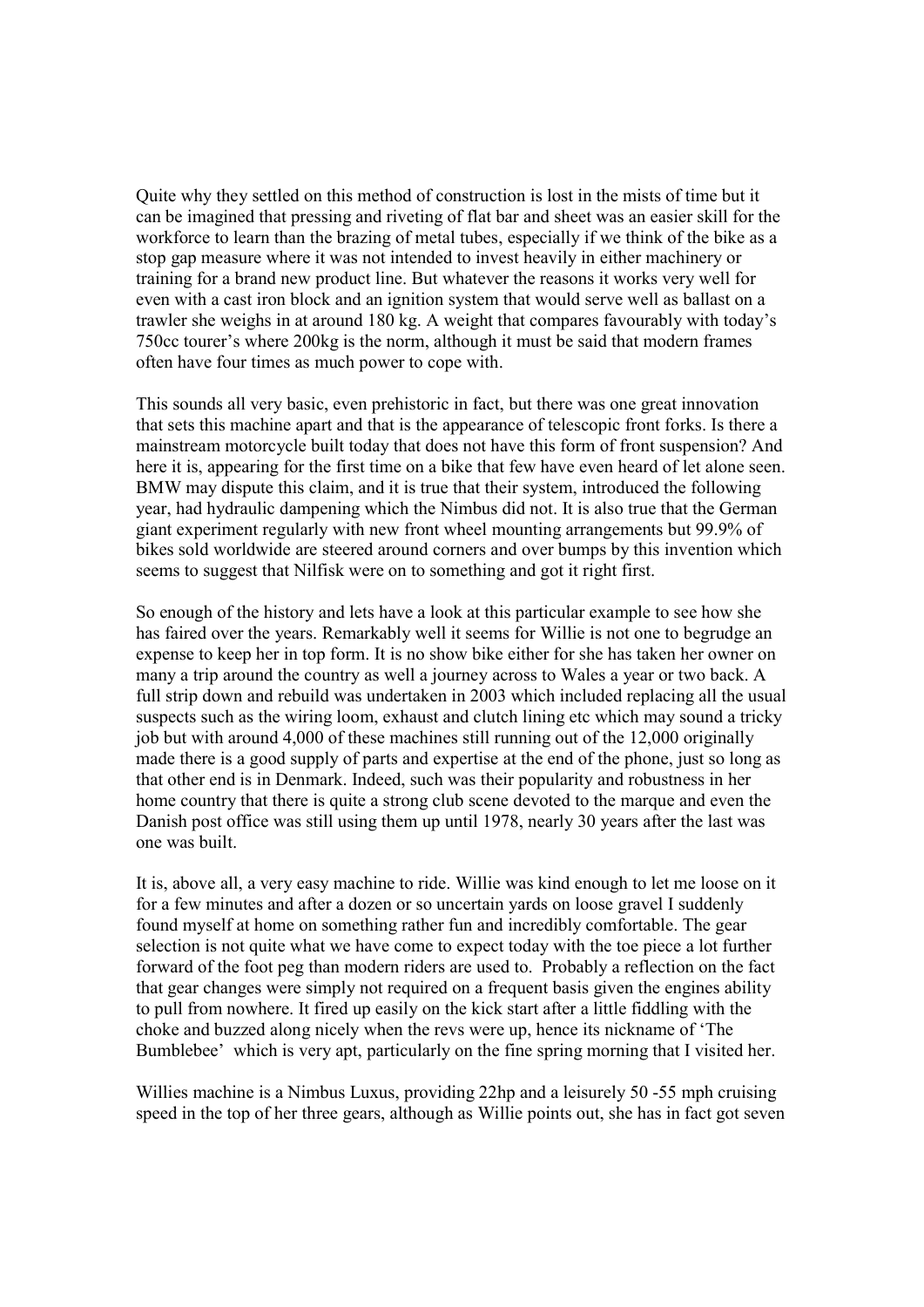gears, "it's just that four of them are neutral!" The final drive at the hub comes with a choice of gearing. As factory standard it has a fairly low reduction fitted to facilitate the running of a sidecar but this is replaceable with something a little quicker if the bike is run solo and this conversion was undertaken fairly early on in Willies stewardship. Likewise there is now available a four speed box but with the flexibility of the engine and the taller gearing it is felt that this is not really warranted for the time being. The frame is solid with no rear suspension but the seats provide all the comfort one requires. They are large and padded and are held up by two rubber bands at the rear and a hinge attachment at the front. It really is a most comfortable arrangement and spending a few hours sat upon them would not induce the eye watering gait that often accompanies the climbing off of the average Japanese rocket machine. In fact the whole thing is quite restrained and gentlemanly and watching Willie sitting comfortably on the machine as it bowled along the pot holed lanes was to witness motorcycling of a type as far removed from today's tyre smoking antics as one could imagine. It really sets different pace of life.

The engine itself is a 746cc in line four cylinder fourstroke set longitudinally and held in place by four bolts. The layout is simplicity itself with the gearbox mounted directly behind the engine and the drive shaft emerging in line with the reduction gear mounted on the hub of the rear wheel. It was Nilfisk's own engine and remained more or less unchanged throughout its production life. The four cylinders were air cooled although No3 could often overheat due to the high temperature of the air after it had passed over 1&2 and it not having No 4's advantage of only one neighbour. The valve stems and springs lie outside of the engine block and are driven from a single overhead cam that runs along the top of the engine which in turn is driven from a shaft that runs vertically up the front end of the block, powering the 6V dynamo as it does so. This cam arrangement is really quite a modern way of doing things and yet the external valve gear harks back to the Edwardian times. Such a mix and match of ideas and yet it works so beautifully.

As well as it seems to work Willie still has reservations about the design of the engine. He points out that the crankshaft is mounted on only two main roller bearings; one at each and with no intermediate support which he fears must induce a fair amount of flexing under load. The configuration may lead to a more compact engine but the stress placed upon these bearings and the crank itself must be quite considerable, a situation not helped by the fact that it relies on splash lubrication rather than any forced oil feed. If a central bearing had been fitted then a gap between cylinders 2 and 3 would have been created, alleviating the cooling problem, but this is very much an academic argument as very little development work went into the bike as a whole during its life and there is little point in trying to right the wrongs of yesteryear now.

Looking at it now we can admire a rather interesting and graceful piece of engineering and perhaps shake our head sadly at the thought of what might have been if only more had been spent on development but that is to miss the point in a way. The Nimbus was created in response to a crisis and used some fairly original thinking in its design and construction. The fact that it needed very little alteration during its life was a credit to the draughtsmen and engineers who worked on it and one cannot but help think that Mr P.A.